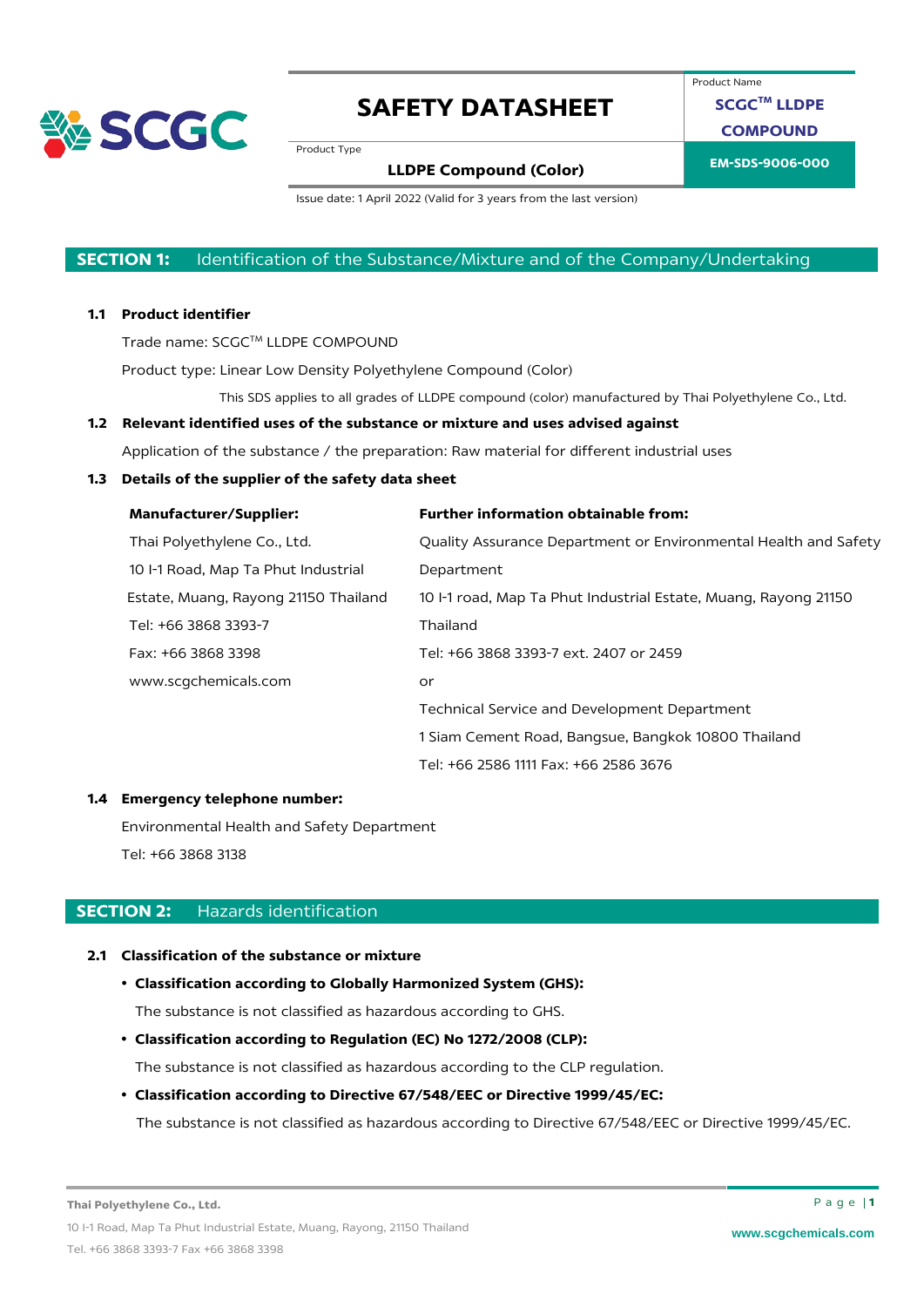

Product Name

**SCGCTM LLDPE**

**COMPOUND**

Product Type

## **EM-SDS-9006-000 LLDPE Compound (Color)**

Issue date: 1 April 2022 (Valid for 3 years from the last version)

#### **2.2 Label elements**

| • Labelling according to GHS:                               | None           |
|-------------------------------------------------------------|----------------|
| • Labelling according to Regulation (EC) No 1272/2008: None |                |
| • Hazard pictograms:                                        | None           |
| • Signal word:                                              | None           |
| • Hazard statements:                                        | None           |
| • Precautionary statements:                                 |                |
| Prevention:                                                 | Not Applicable |
| Response:                                                   | Not Applicable |
| Storage:                                                    | Not Applicable |
| Disposal:                                                   | Not Applicable |

#### • **Additional information:**

Pellets on the floor may cause a serious slipping hazard.

Skin or eye contact with hot polymer can cause thermal burns.

Processing the polymer at high temperatures may form vapors that irritate the eyes and respiratory tract.

### **2.3 Other hazards**

- **Results of PBT and vPvB assessment**
	-
	-

**- PBT:** Not determined **- vPvB:**  $\bullet$  **Not determined** 

### **SECTION 3:** Composition/information on ingredients

| 3.1 Chemical characterization: | Mixture |
|--------------------------------|---------|
|                                |         |

| Chemical Name               | CAS No.    | EC No. | Concentration (wt%) |
|-----------------------------|------------|--------|---------------------|
| Ethylene-1-butene copolymer | 25087-34-7 |        | > 96%               |
| Additives                   | -          |        | < 4%                |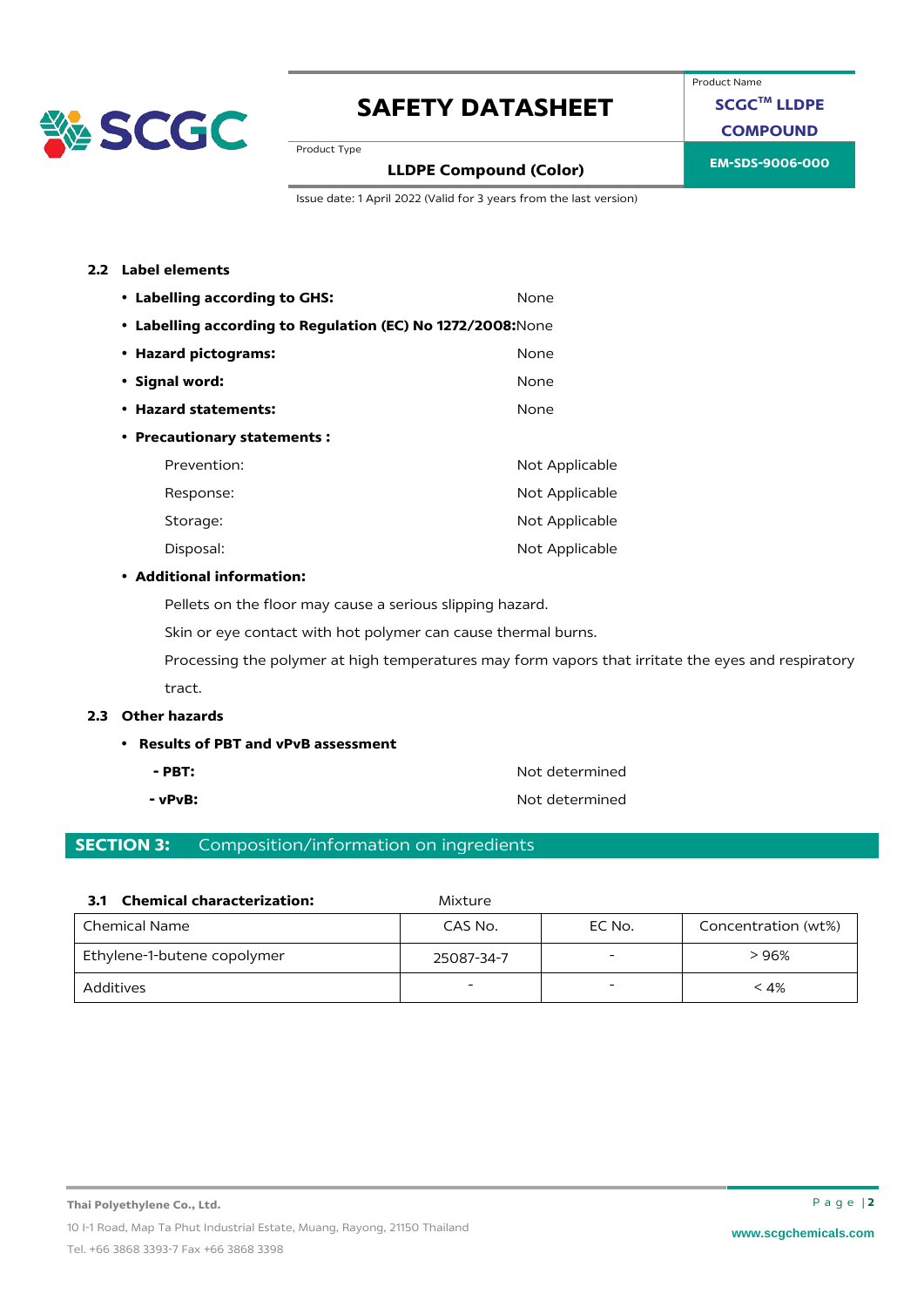

Product Name

**SCGCTM LLDPE**

**COMPOUND**

Product Type

## **EM-SDS-9006-000 LLDPE Compound (Color)**

Issue date: 1 April 2022 (Valid for 3 years from the last version)

### **SECTION 4:** First Aid Measures

#### **4.1 Description of first aid measures:**

#### • **General information:**

Take affected persons out of danger area and lay down.

#### • **After inhalation:**

Move person to fresh air; if symptoms persist, consult a doctor.

### • **After skin contact:**

Wash exposed area with soap and water. Seek medical attention if symptoms develop or persist. If molten polymer comes in contact with the skin, cool rapidly with cold water or running water. Do not pull solidified polymer off the skin. Seek medical attention immediately.

#### • **After eye contact:**

In case of dust contact with eyes, flush thoroughly with running water for 5-15 minutes. Remove contact lenses, if worn. Seek medical attention if irritating persists. For thermal eye burns, immediately flush eyes with running water for 5-15 minutes. Do not remove contact lenses, if worn. Seek medical attention immediately, preferably an ophthalmologist.

### • **After swallowing:**

Rinse out mouth with water and gargle with plenty of water. If swallowed, consult a doctor. May cause gastrointestinal blockage. Do not give laxative. Do not induce vomiting unless directed to do so by medical personnel.

### **4.2 Most important symptoms and effects, both acute and delayed:**

Skin and eye burns from molten product. Skin and eye irritation from product dusts. Irritated respiratory tract from dust inhalation.

#### **4.3 Indication of any immediate medical attention and special treatment needed:**

Treat symptomatically and supportively.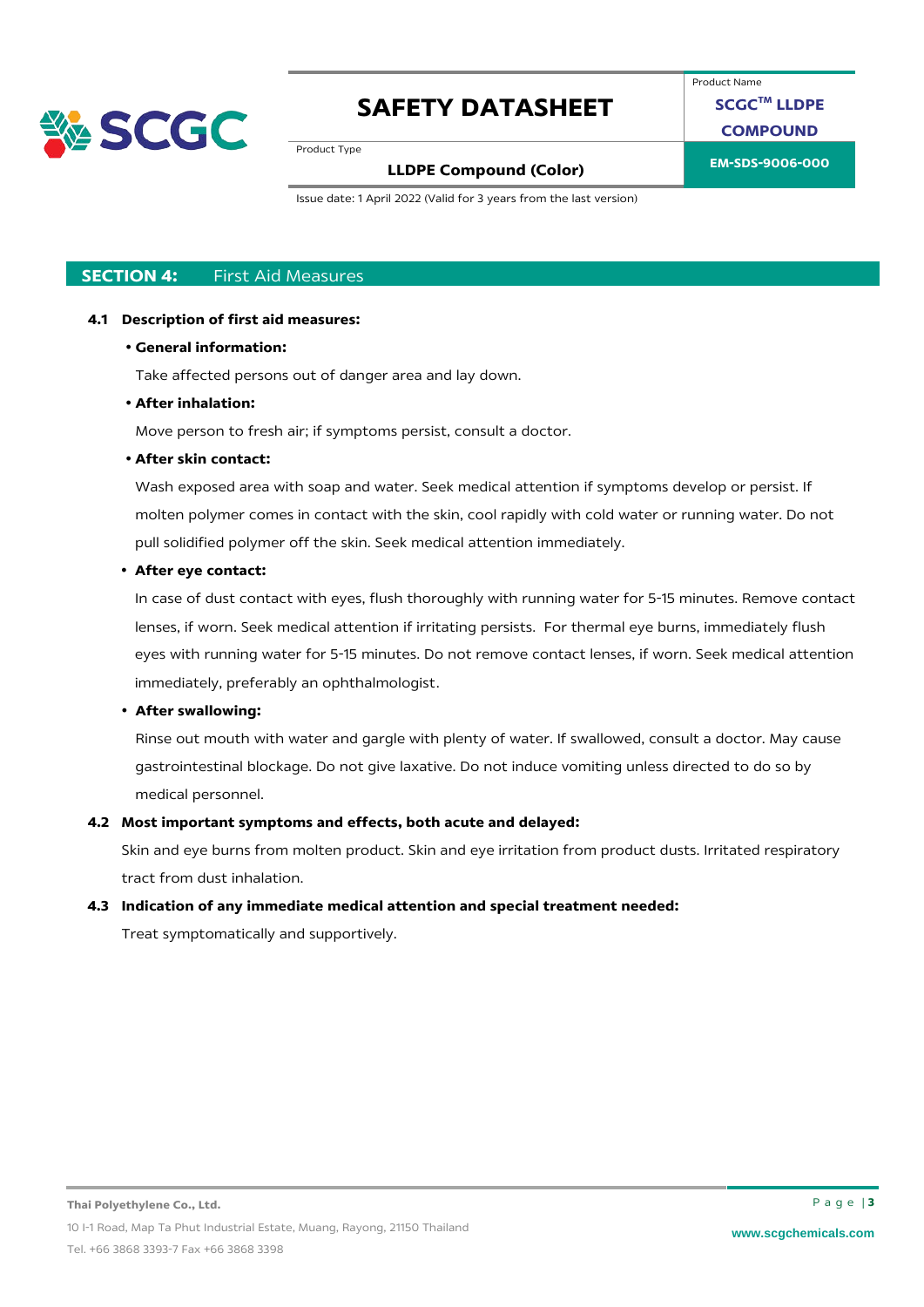

Product Name

**SCGCTM LLDPE**

**COMPOUND**

Product Type

# **EM-SDS-9006-000 LLDPE Compound (Color)**

Issue date: 1 April 2022 (Valid for 3 years from the last version)

### **SECTION 5:** Firefighting Measures

#### **5.1 Extinguishing media:**

• **Suitable extinguishing agents:**

CO2, powder or water spray. Fight larger fires with water spray.

Use fire extinguishing methods suitable to surrounding conditions.

#### • **Unsuitable extinguishing agents:**

Do not use water jet

#### **5.2 Special hazards arising from the substance or mixture:**

#### • **Hazard combustion products:**

Carbon dioxide (CO2), Carbon monoxide (CO), other organic vapors and soot.

#### **5.3 Advice for firefighters:**

### • **Protective equipment:**

Fire-fighters should wear appropriate protective equipment (includes fire-fighting helmet, coat, trousers, boots and gloves) and positive pressure self-contained breathing apparatus (SCBA).

### • **Fire Fighting Procedure:**

Keep people away. Isolate fire and deny unnecessary entry. Soak thoroughly with water to cool and prevent re-ignition. If material is molten, do not apply direct water stream. Use fine water spray or foam. Cool surroundings with water to localize fire zone.

#### • **Additional information:**

Collect contaminated fire fighting water separately. It must not enter the sewage system. Cool endangered receptacles with water spray.

### **SECTION 6:** Accidental Release Measures

#### **6.1 Personal precautions, protective equipment and emergency procedures:**

#### • **For non-emergency personnel:**

Material creates a slipping hazard on hard surfaces. Clean up spills from walking surfaces immediately. Eliminate sources of ignition. Avoid formation of dust.

#### • **For emergency responders:**

Wear appropriate respirator when ventilation is inadequate. Put on appropriate personal protective equipment.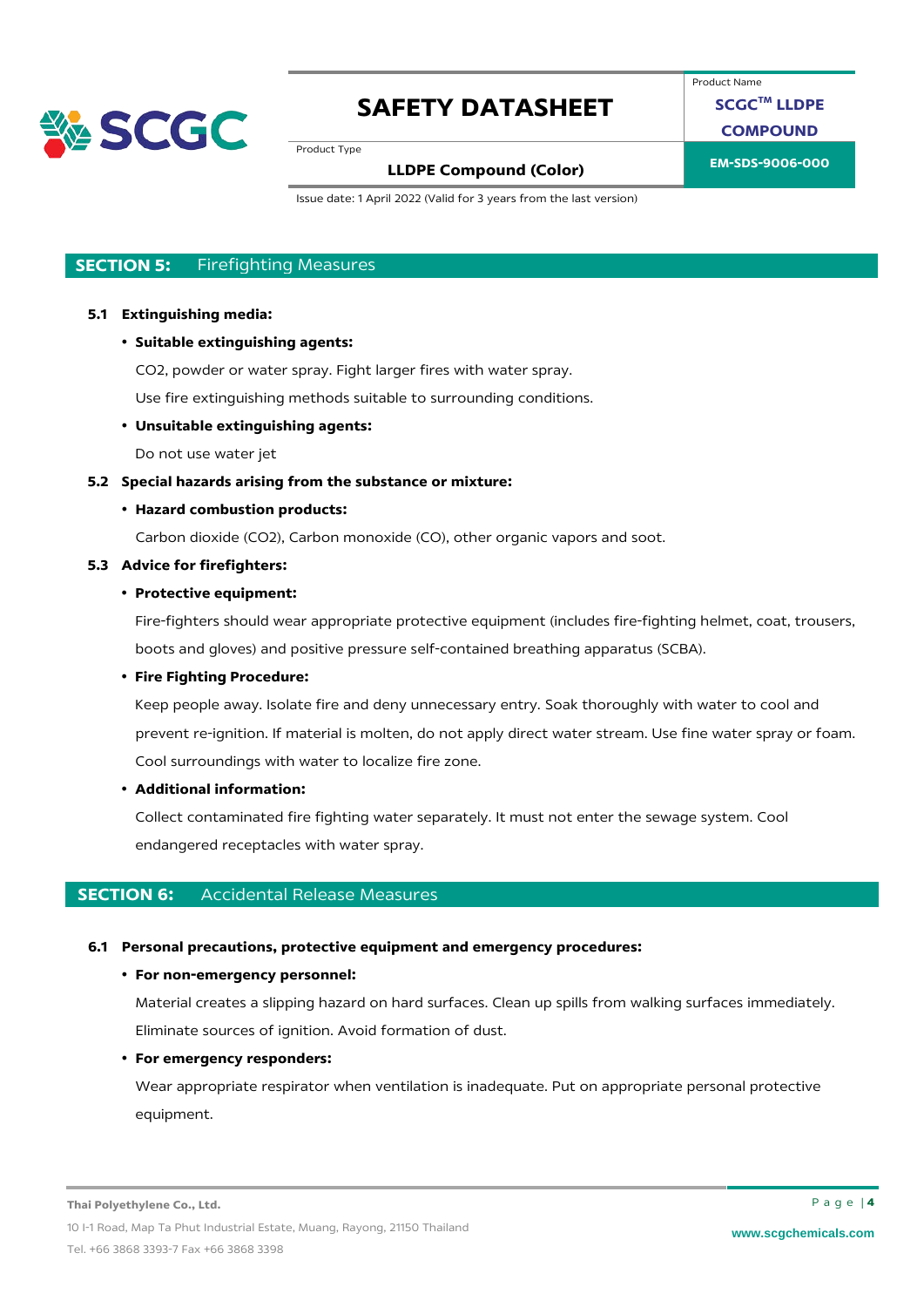

Product Name **SCGCTM LLDPE**

**COMPOUND**

Product Type

## **EM-SDS-9006-000 LLDPE Compound (Color)**

Issue date: 1 April 2022 (Valid for 3 years from the last version)

#### **6.2 Environmental precautions:**

• Avoid dispersal and contact with soil, waterways, sewers and groundwater.

#### **6.3 Methods and material for containment and cleaning up:**

- **For containment:** place in a designated and labeled waste container.
- **For cleaning up:** sweep or shovel into suitable containers. Do not allow water contaminated with pellets or powder to enter any waterway, sewer or drain.
- **Other information:** Dispose of contaminated material at an authorized site. Notify authorities if product enters sewers or public waters.

#### **6.4 Reference to other sections:**

- See Section 7 for information on safe handling.
- See Section 8 for information on personal protection equipment.
- See Section 13 for disposal information.

### **SECTION 7:** Handling and Storage

#### **7.1 Precautions for safe handling:**

• **Protective Measures:** 

Put on appropriate personal protective equipment (see Section 8). Avoid contacting molten material with eyes, skin and clothing. Avoid breathing dust and process fumes. Ensure good ventilation at the workplace. Prevent dust accumulation. Pneumatic conveying of powder and pellets and other mechanical handling operations can generate large static electrical charges. Dust can be ignited by static electrical discharge. To avoid fire or explosion, dissipate static electricity during transfer by grounding and bonding containers and equipment before transferring material. Worker should handle the container with appropriate apparatus such as forklift and handlift. If worker feel stiff, should take a rest sufficiently.

#### • **Advice on general occupational hygiene:**

Eating, drinking and smoking should be prohibited in areas where this material is handled, stored and processed.

Always wash hands after handling the product.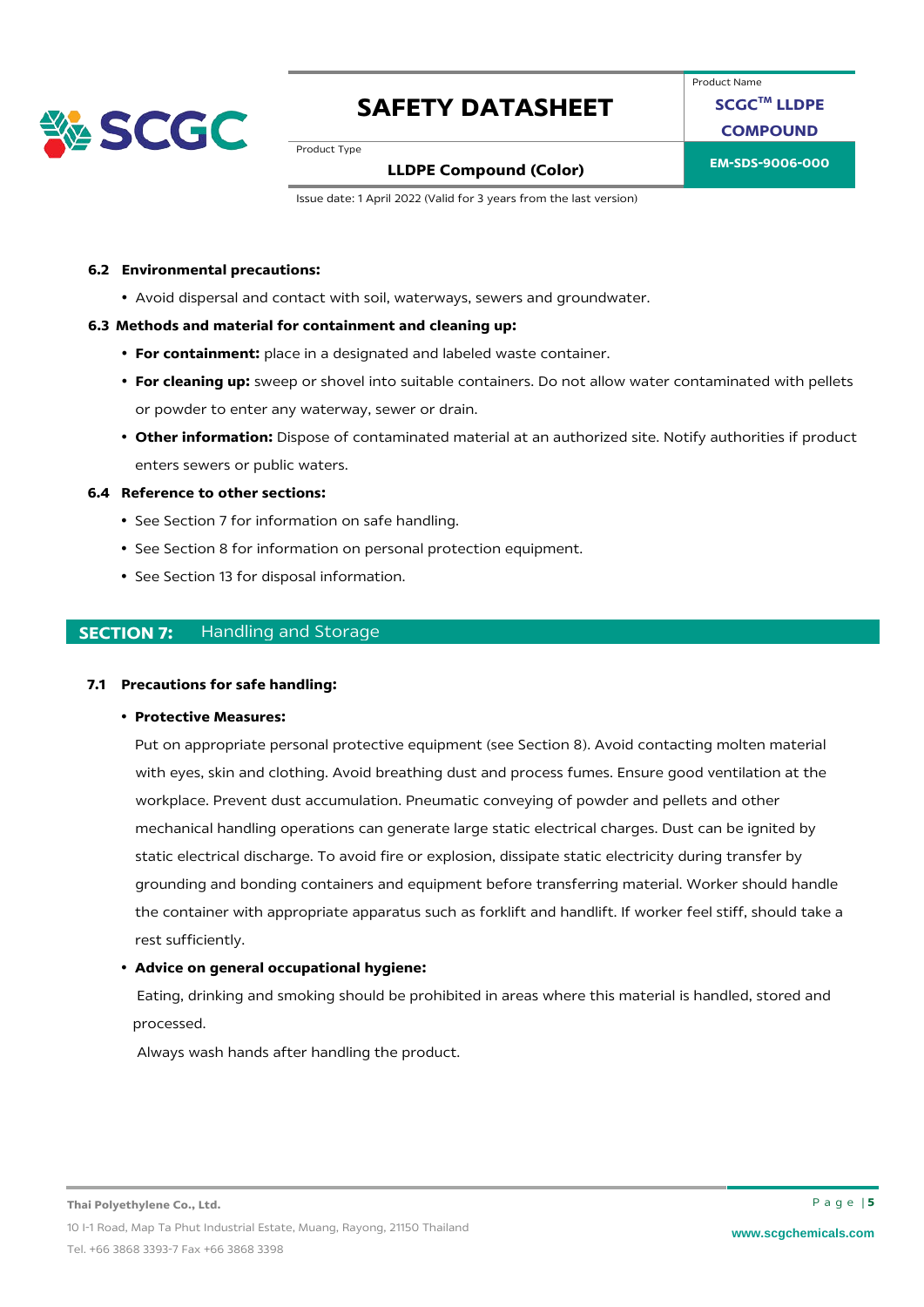

Product Name **SCGCTM LLDPE COMPOUND**

Product Type

### **EM-SDS-9006-000 LLDPE Compound (Color)**

Issue date: 1 April 2022 (Valid for 3 years from the last version)

#### **7.2 Conditions for safe storage, including any incompatibilities:**

#### • **Technical measures and storage conditions:**

Electrically bond and ground equipment to reduce the potential for dust explosions. Store in dry, cool, dust-free and well-ventilated area at temperature below 50ºC. Protect from heat, direct sunlight and rain.

#### • **Packaging materials:**

Store only in the original container. Keep container tightly closed and sealed until ready for use. Containers that have been opened must be carefully resealed and kept upright to prevent leakage. Do not store in unlabeled containers. Use appropriate containment to avoid environmental contamination.

#### • **Materials to avoid:**

Store away from incompatible substances, flammable substances and oxidizing agents.

#### • **Further information about storage conditions:**

Use an appropriate handling and storage method as described in Manufacturer's "Handling and storage guide" Manual. (Please visit this website [www.scgchemicals.com\)](http://www.scgchemicals.com/)

#### **7.3 Specific end uses:**

No further relevant information available.

#### **SECTION 8: Exposure Controls/Personal Protection**

#### **8.1 Control parameters:**

**• Occupational Exposure Limits** Not established

#### **8.2 Exposure controls:**

**8.2.1 Appropriate engineering controls:** Provide readily accessible eye wash stations and safety showers. Ensure adequate ventilation. If user operations generate dust, fumes, gas, vapor or mist, use process enclosures, local exhaust ventilation or other engineering controls to keep worker exposure to airborne contaminants below any recommended or statutory limits.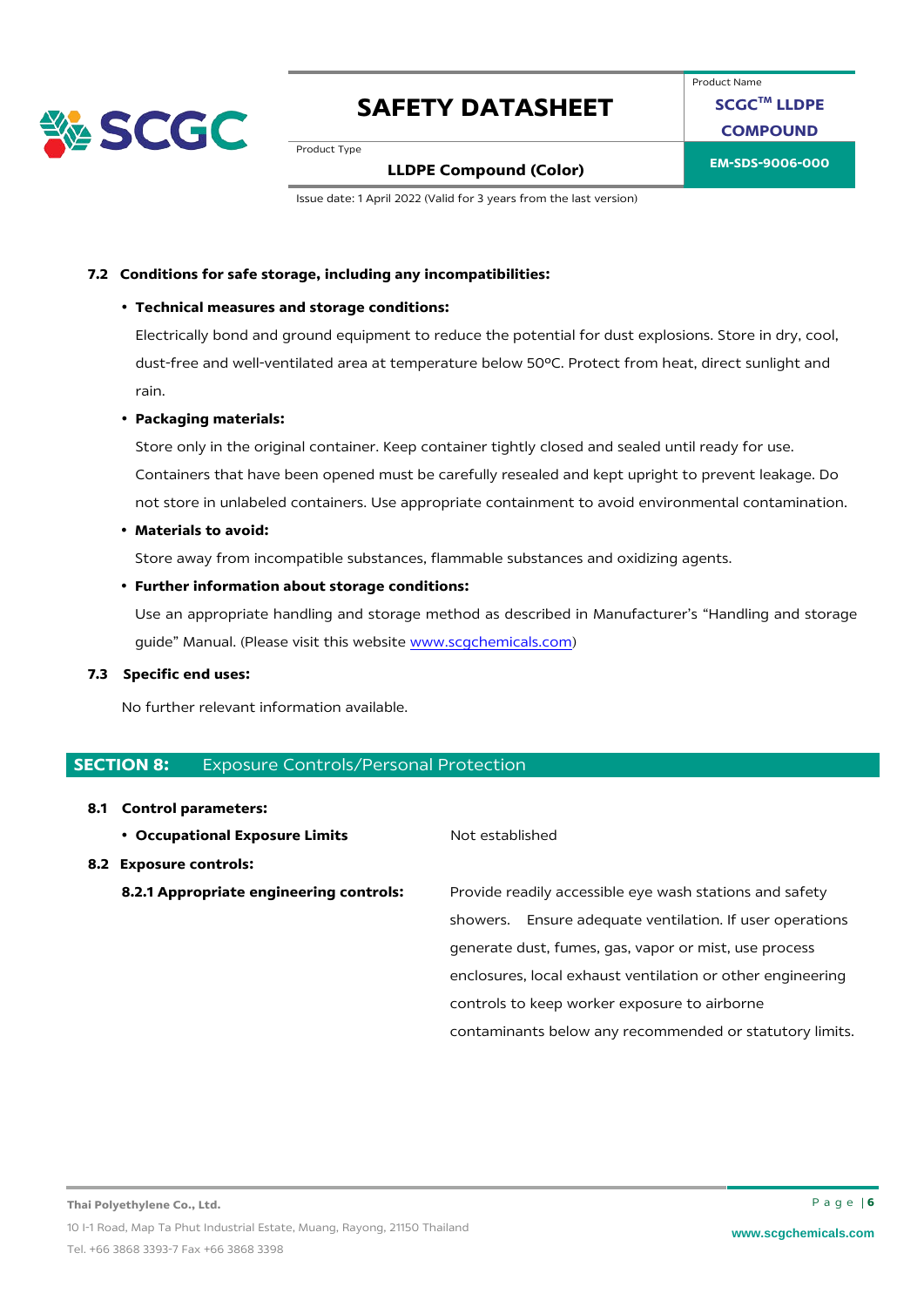

### Product Name **SCGCTM LLDPE COMPOUND**

Product Type

# **EM-SDS-9006-000 LLDPE Compound (Color)**

Issue date: 1 April 2022 (Valid for 3 years from the last version)

| • Eye/Face protection                 | Use safety glasses with side shields. If this material is   |
|---------------------------------------|-------------------------------------------------------------|
|                                       | heated and there is potential for dust, wear chemical       |
|                                       | goggles.                                                    |
| • Skin protection                     |                                                             |
| - Hand protection                     | Skin contact should be minimized. Use gloves to protect     |
|                                       | from mechanical injury. Chemical protective gloves should   |
|                                       | not be needed when handling this material. Use insulated    |
|                                       | gloves when handling the hot or molten material.            |
| - Body protection                     | At ambient temperatures use of clean and protective         |
|                                       | clothing is good industrial practice. If the material is    |
|                                       | heated or molten, wear thermally insulated, heat-resistant  |
|                                       | gloves that are able to withstand the temperature of the    |
|                                       | molten product. If this material is heated, wear insulated  |
|                                       | clothing to prevent skin contact if engineering controls or |
|                                       | work practices are not adequate.                            |
| • Respiratory protection              | A properly fitted air purifying respirator or air supply    |
|                                       | respirator should be worn if a risk assessment indicates    |
|                                       | that respiratory protection is necessary. Respirator        |
|                                       | selection must be based upon known or measured levels of    |
|                                       | exposure.                                                   |
| 8.2.3 Environmental exposure control: | Emissions from ventilation or work process equipment        |
|                                       | should be checked to ensure they comply with the            |
|                                       | requirements of environmental protection legislation. In    |
|                                       | some cases, fume scrubbers, filters or engineering          |
|                                       | modifications to the process equipment will be necessary    |
|                                       | to reduce emissions to acceptable levels.                   |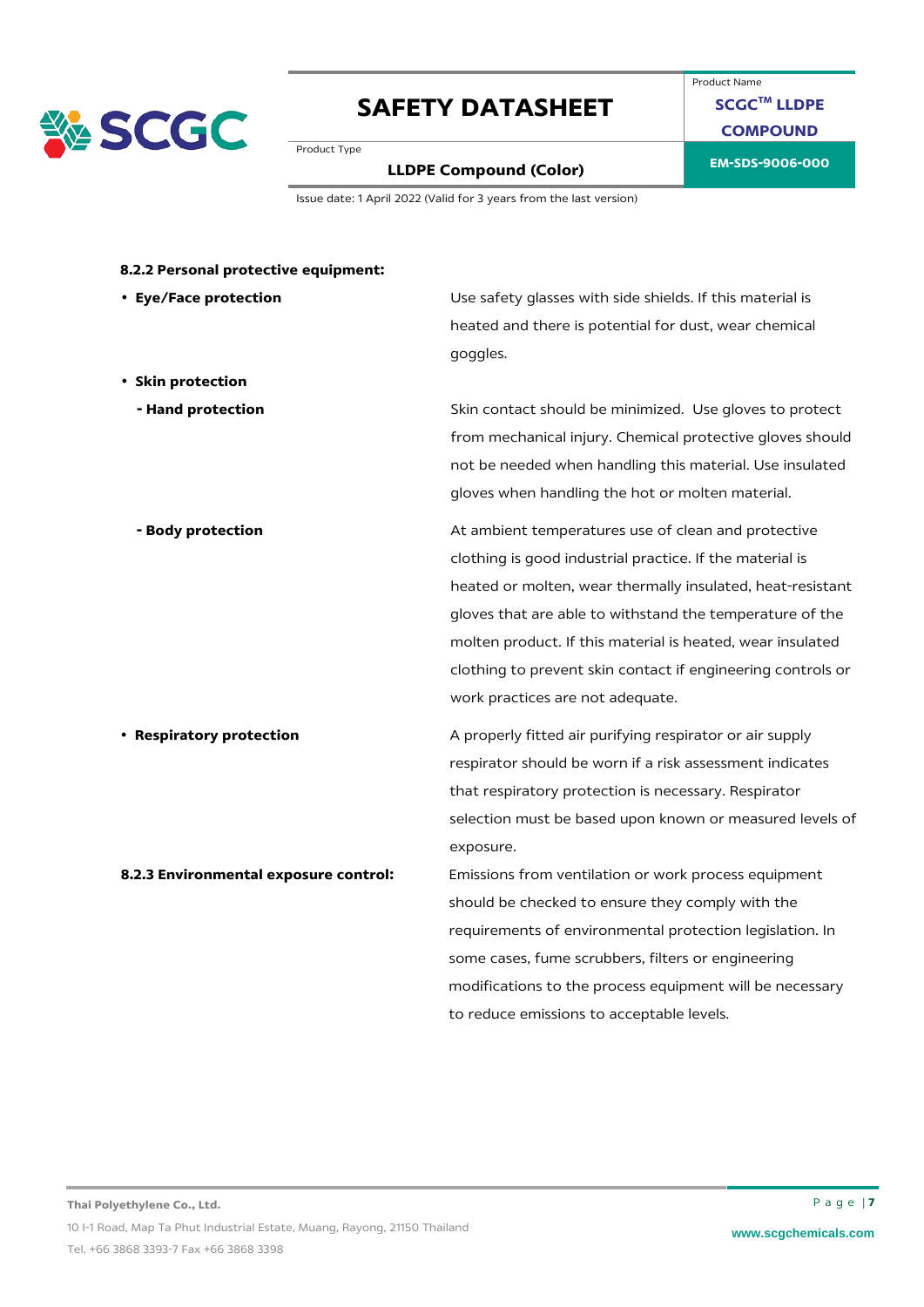

Product Name

**SCGCTM LLDPE**

**COMPOUND**

Product Type

# **EM-SDS-9006-000 LLDPE Compound (Color)**

Issue date: 1 April 2022 (Valid for 3 years from the last version)

### **SECTION 9:** Physical and chemical properties

### **9.1 Information on basic physical and chemical properties:**

| • Appearance:                            | Pellets or Powder                          |
|------------------------------------------|--------------------------------------------|
| • Physical state:                        | Solid                                      |
| • Color:                                 | Different according to coloring            |
| • Odor:                                  | Light                                      |
| • Odor threshold:                        | No data available                          |
| $\cdot$ pH:                              | Not applicable                             |
| • Melting point:                         | 120-130 °C                                 |
| • Boiling point                          | Not applicable                             |
| • Flash point:                           | No data available                          |
| • Evaporation rate:                      | Not applicable                             |
| • Flammability (solid, gas):             | No.                                        |
| • Upper/lower explosion limits:          | Not applicable                             |
| • Vapor pressure:                        | Not applicable                             |
| • Vapor density                          | Not applicable                             |
| • Relative density:                      | No data available                          |
| • Density at 23°C                        | 0.90-0.97 $q/cm3$                          |
| • Solubility in water:                   | Insoluble.                                 |
| • Partition coefficient, n-octane/water: | No data available                          |
| • Auto-ignition temperature:             | No data available                          |
| • Decomposed temperature:                | >300 °C                                    |
| • Viscosity, kinematic:                  | Not applicable                             |
| • Viscosity, dynamic:                    | No data available                          |
| • Explosive properties:                  | <b>No</b>                                  |
| • Oxidizing properties:                  | <b>No</b>                                  |
| 9.2 Other information:                   | No further relevant information available. |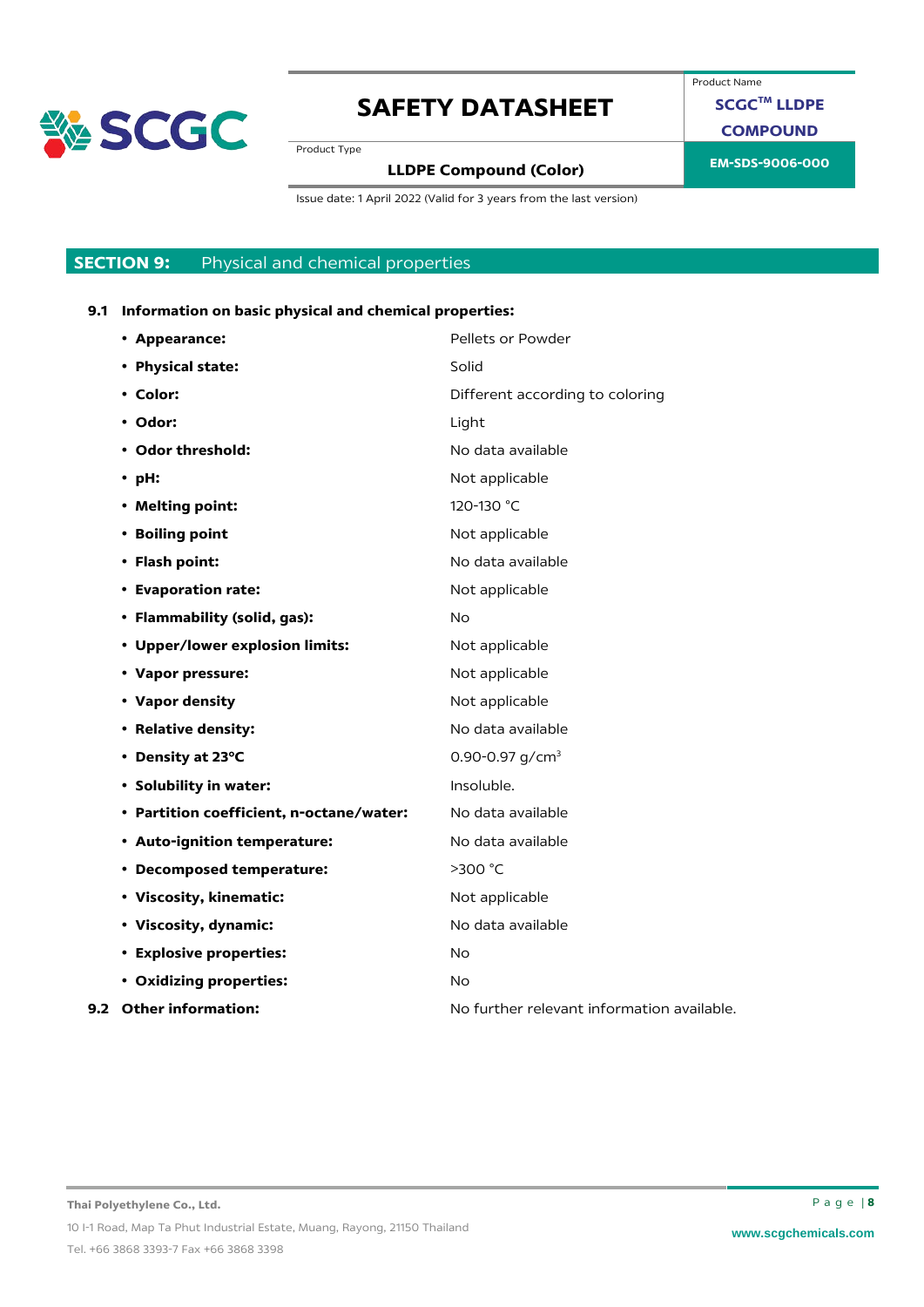

Product Name

**SCGCTM LLDPE**

**COMPOUND**

Product Type

## **EM-SDS-9006-000 LLDPE Compound (Color)**

Issue date: 1 April 2022 (Valid for 3 years from the last version)

### **SECTION 10:** Stability and Reactivity

#### **10.1 Reactivity:**

No dangerous reaction known under conditions of normal use.

#### **10.2 Chemical stability:**

The product is stable at normal handling and storage conditions.

### **10.3 Possibility of hazardous reactions:**

Polymerization will not occur. Dust may form explosive mixture in air.

### **10.4 Conditions to avoid:**

Avoid prolonged storage at elevated temperature. Exposure to elevated temperatures can cause product to decompose (Temperature should less than 300°C). See Technical Datasheet for suitable processing condition.

Avoid dust formation.

Avoid the build-up of electrostatic charge.

#### **10.5 Incompatible materials:**

Avoid contact with strong oxidizing agents.

#### **10.6 Hazardous decomposition products:**

Burning can produce carbon monoxide and/or carbon dioxide and other harmful products. The decomposition products are low molecular weight oligomers, hydrocarbons and hydrocarbon oxidation product (aldehydes, alcohols, organic acids) depending on temperature and air availability.

#### **SECTION 11:** Toxicological Information

#### **Information on toxicological effects:**

• **Acute toxicity:**

- 
- 

LD50 oral, rat Not determined.

• **Skin corrosion/irritation:** Non-irritating to skin. Mechanical injury only. Molten polymer may cause serious thermal burns.

• **Eye damage/irritation:** Dust may cause eye irritation upon repetitive or prolonged exposure. Molten polymer may cause serious thermal burns. Vapors released during thermal processing may cause eye irritation experienced as mild discomfort and redness.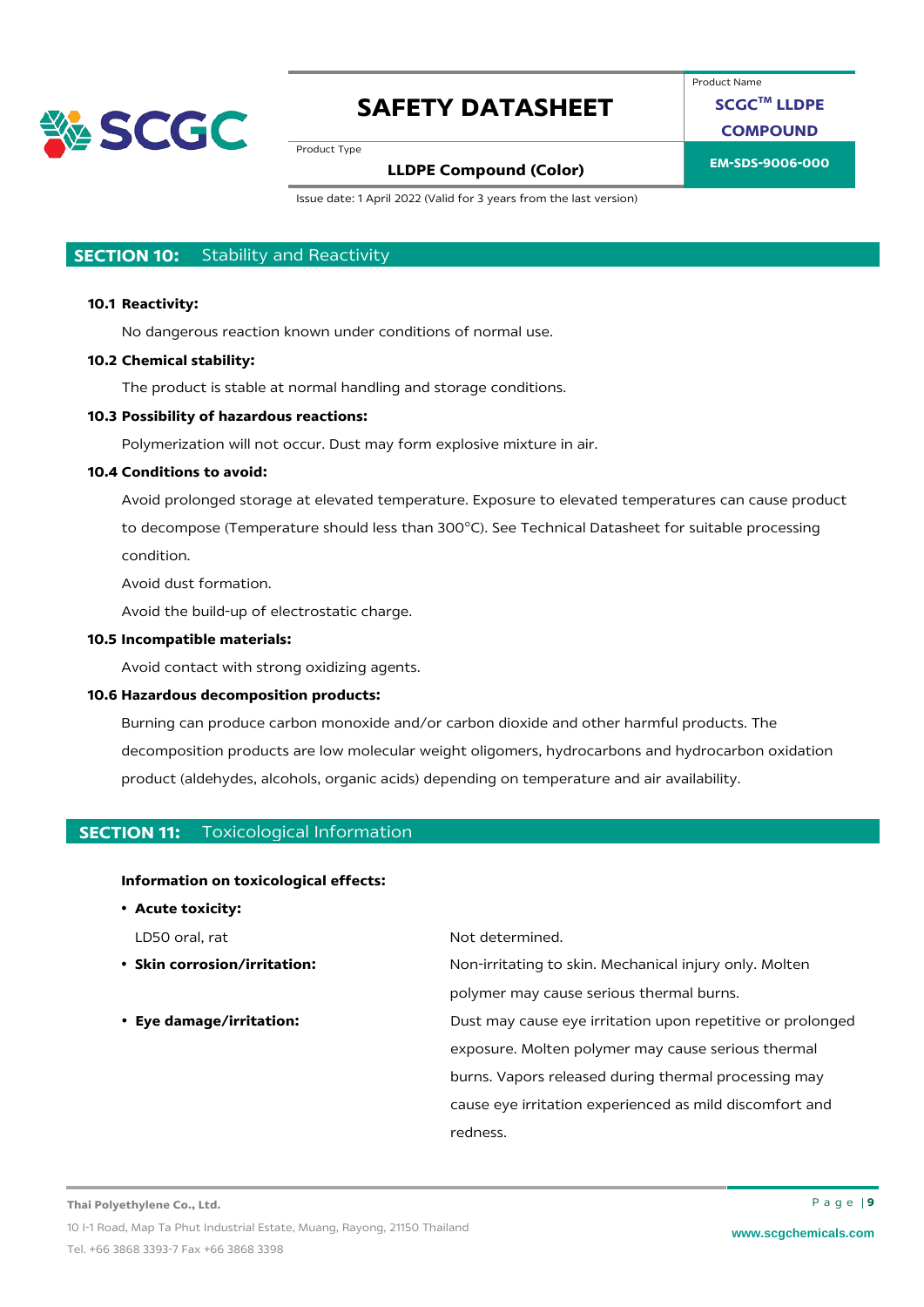

Product Name **SCGCTM LLDPE COMPOUND**

Product Type

# **EM-SDS-9006-000 LLDPE Compound (Color)**

Issue date: 1 April 2022 (Valid for 3 years from the last version)

| • Sensitization to the respiratory tract: | No effects are expected for ingestion of small amounts. |
|-------------------------------------------|---------------------------------------------------------|
|                                           | May cause choking if swallowed.                         |
| • Skin sensitization:                     | No relevant data found.                                 |
| • Germ cell mutagenicity:                 | No relevant data found.                                 |
| • Carcinogenicity:                        | No relevant data found.                                 |
| • Reproductive toxicity:                  | No relevant data found.                                 |
| • Additional toxicological information:   | When used and handled according to specifications, the  |
|                                           | product does not have any harmful effects to our        |
|                                           | experience and the information provided to us.          |

### **SECTION 12:** Ecological Information

#### **12.1 Toxicity:**

| • Aquatic toxicity:                      | Not expected to be acutely toxic, but material in pellet     |
|------------------------------------------|--------------------------------------------------------------|
|                                          | form may mechanically cause adverse effects if ingested      |
|                                          | by waterfowl or aquatic life.                                |
| 12.2 Persistence and degradability:      | Not easily biodegradable                                     |
| 12.3 Bioaccumulative potential:          | This material is not expected to bioaccumulation because     |
|                                          | of the relatively high molecular weight (MW greater than     |
|                                          | 1000).                                                       |
| 12.4 Mobility in soil:                   | This material is expected to remain in the soil and float on |
|                                          | the water surface                                            |
| 12.5 Results of PBT and vPvB assessment: |                                                              |
| $\cdot$ PBT:                             | Not determined                                               |
| $\cdot$ vPvB:                            | Not determined                                               |
| 12.6 Other adverse effects:              | Avoid release to the environment.                            |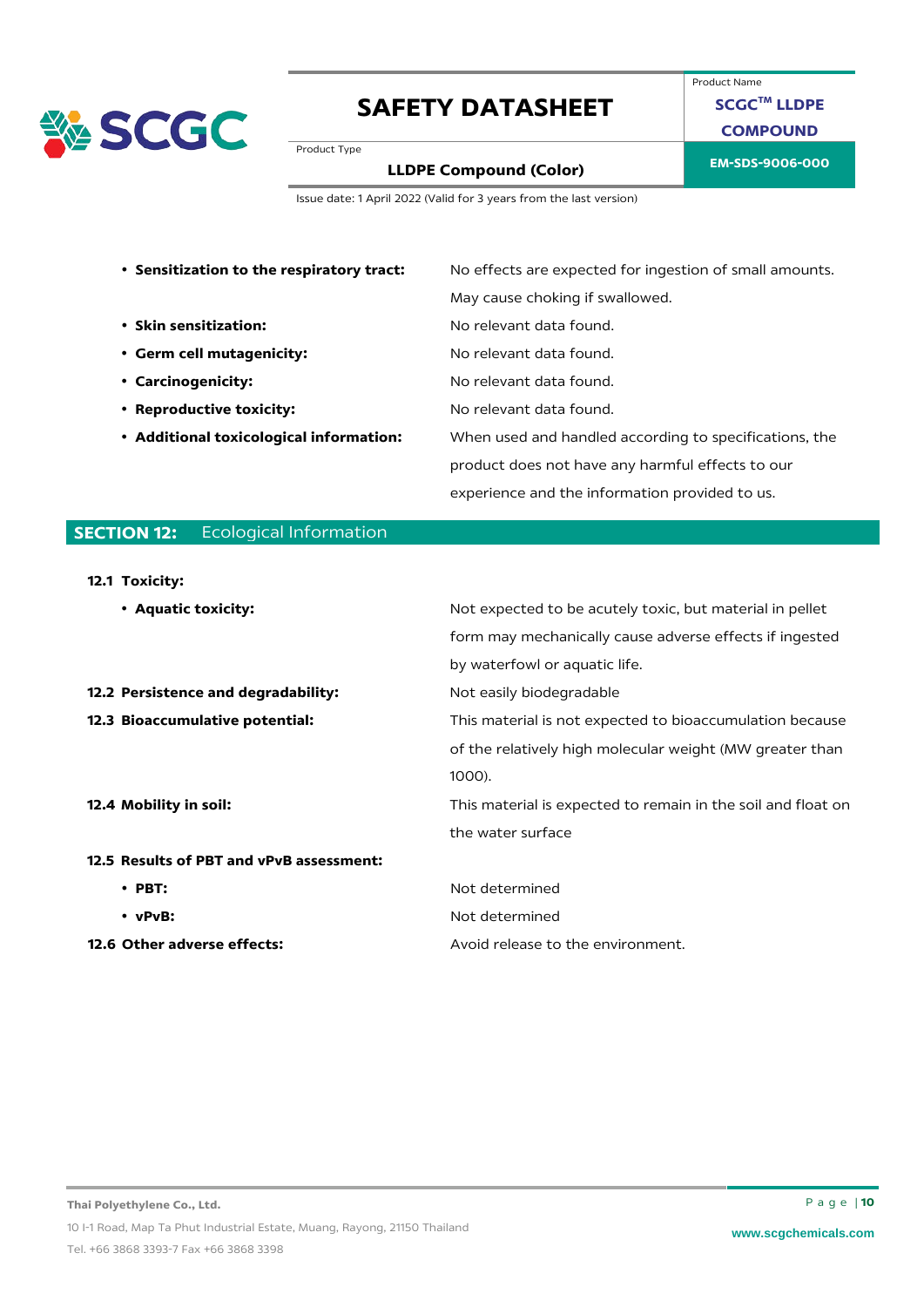

Product Name **SCGCTM LLDPE**

**COMPOUND**

### **EM-SDS-9006-000 LLDPE Compound (Color)**

Issue date: 1 April 2022 (Valid for 3 years from the last version)

### **SECTION 13:** Disposal Considerations

Product Type

#### **13.1 Waste treatment methods:**

| • Waste disposal:                 | Do not dump into any sewers, on the ground, or into any     |
|-----------------------------------|-------------------------------------------------------------|
|                                   | body of water. All disposal practices must be in compliance |
|                                   | with official or local regulations. Regulations may vary in |
|                                   | different locations. Waste characterizations and            |
|                                   | compliance with applicable regulations are the              |
|                                   | responsibility solely of the waste generator.               |
| • Packaging disposal:             | Do not reuse container. Disposal must be in compliance      |
|                                   | with official or local regulations. The packaging only use  |
|                                   | for industrial purpose.                                     |
| • Waste treatment option:         | Recycle if possible                                         |
| • Other disposal recommendations: | Disposal must be made according to official or local        |
|                                   | regulations.                                                |

### **SECTION 14:** Transport information

#### **14.1 UN-Number:**

| • ADR. IMDG. IATA                       | Not regulated   |
|-----------------------------------------|-----------------|
| 14.2 UN proper shipping name:           |                 |
| • ADR, IMDG, IATA                       | Not regulated   |
| <b>14.3 Transport hazard class(es):</b> |                 |
| • ADR, IMDG, IATA                       |                 |
| $\bullet$ Class                         | Not regulated   |
| 14.4 Packing group:                     |                 |
| • ADR, IMDG, IATA                       | Not regulated   |
| 14.5 Environmental hazards:             |                 |
| • Marine pollutant:                     | No              |
| 14.6 Special precautions for user:      | Not applicable. |
|                                         |                 |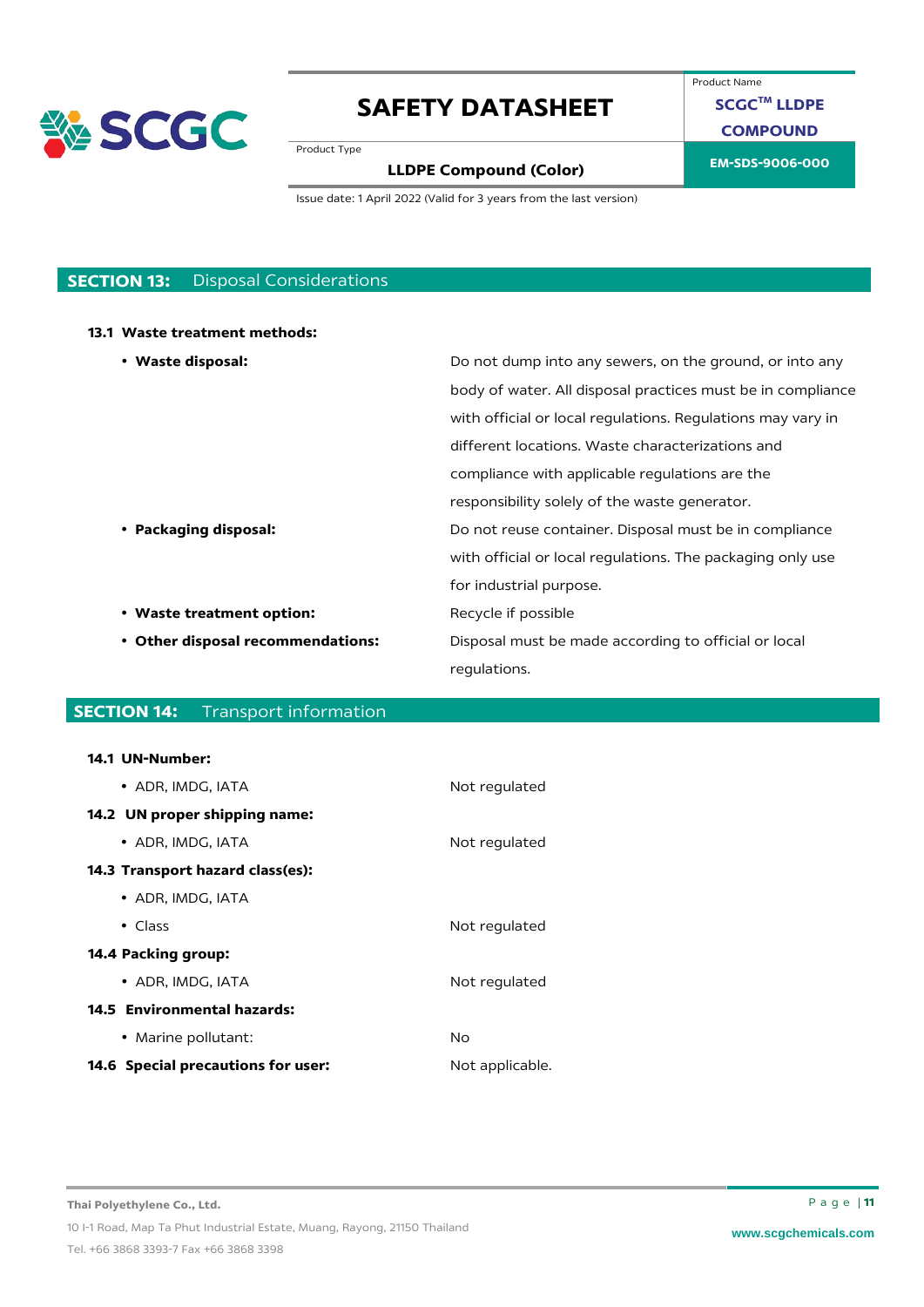

Product Name

**SCGCTM LLDPE**

**COMPOUND**

Product Type

# **EM-SDS-9006-000 LLDPE Compound (Color)**

Issue date: 1 April 2022 (Valid for 3 years from the last version)

#### **14.7 Transport in bulk:** Not applicable.

*(according to Annex II of MARPOL73/78 and the IBC Code)*

- 
- UN "Model Regulation":

• Transport/Additional information: Not dangerous according to the above specifications.

### **SECTION 15:** Regulatory information

**15.1 Chemical inventories 15.1 Chemical inventories** More information on Declaration of Compliance (DoC) **15.2 Chemical safety assessment:** A Chemical Safety Assessment has not been carried out.

### **SECTION 16:** Other information

#### **Recommended Uses and Restrictions**

This product is a raw material for industrial conversion. We recommended you to use this product under description in this document only.

#### **Issued by**

Thai Polyethylene Co., Ltd (QA & QC Department) 10 I-1 road, Map Ta Phut Industrial Estate, Muang, Rayong 21150 Thailand Tel: +66 38 683393-7 ext. 2407 Fax: +66 38 683398

#### **Disclaimer:**

- It is customer's responsibilities to inspect and test the product for suitability of the customer's own use and purpose. The customer is responsible for appropriate, safe, legal use, processing and handling of the product.
- To the best of our knowledge, the information contained herein is accurate and reliable as of the date of publication. We however do not assume any liability whatsoever for the accuracy and completeness of the information contained herein.
- We make no warranties which extend beyond the description herein. Nothing herein shall constitute any implied warranty of merchantability or fitness for a particular purpose.
- No liability can be accepted in respect of the use of the product in conjunction with other materials. The information contained herein relates exclusively to the product when it is not used in conjunction with any third party's materials.